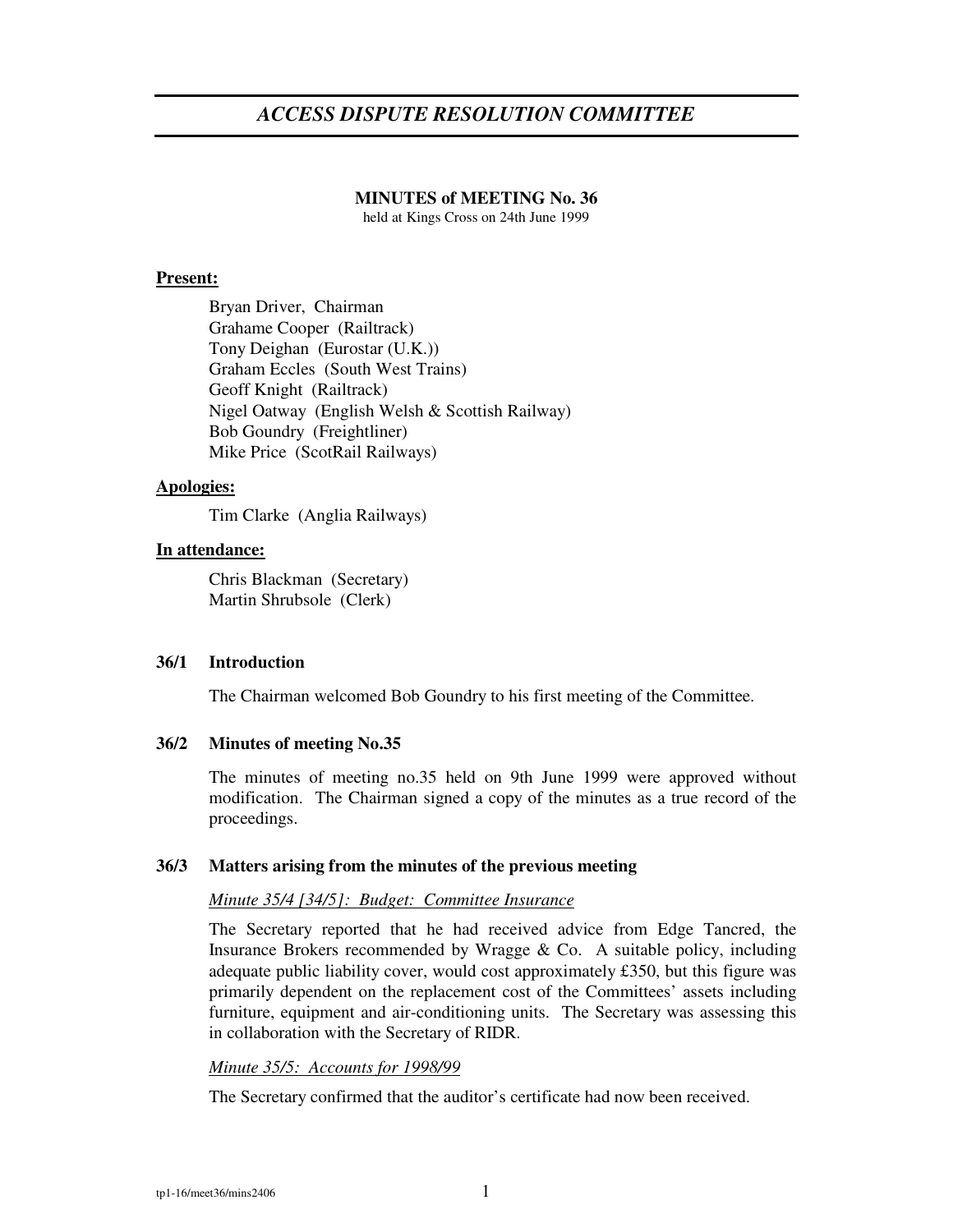# *Minute 35/5: Non-payment of Levy for 1998/99*

The Secretary reported that Balfour Beatty Rail Maintenance had now paid the outstanding levy fee for 1998/99.

### *Minute 35/7: Technical Sub-Committees*

The Secretariat confirmed that a paper had been presented to the Class Representative Committee, who had raised no objection in principle to the proposal to stand down this sub-Committee. Freightliner had agreed to sponsor a formal Proposal for Change.

### *Minute 35/8: Proposals for Change to the Access Conditions*

The Committee noted that the Regulator had approved the minor changes to Part D of the Access Conditions; the changes would be published and take effect from 8th July.

### **36/4 Update on References**

Members agreed to hear Reference AD17 on Wednesday 14th July.

### **36/5 Annual Review**

Members noted the final draft of the Committee's Annual Review which will be published on 1st July.

## **36/6 Hearing of joint Reference AD18**

The Committee formally heard Reference AD18, a joint reference from North Western Trains and Railtrack. The Determination of the Committee is attached.

# **36/7 Membership fee for the Centre for Dispute Resolution**

An invoice had been received from the Centre for Dispute Resolution (CEDR) for the annual membership fee, which on inspection proved to be a 60% increase over the previous year's fee. The accompanying text offered no explanation and, when he had sought clarification, the Secretary had been advised on the telephone that this was the first increase for some years. However, a brief perusal of the file confirmed that the previous year's fee had itself been a 20% increase on the preceding year.

The Secretary had accordingly written in very firm tones to CEDR about their lack of openness on this subject and about their initial response which had been inaccurate and misleading. A fairly apologetic letter had since been received from CEDR although it failed to explain clearly the reason for such a substantial increase in the fee in two consecutive years.

Members expressed considerable disquiet about the lack of professionalism on the part of CEDR, but agreed that payment of the account should be made.

# **36/8 Date of next meeting**